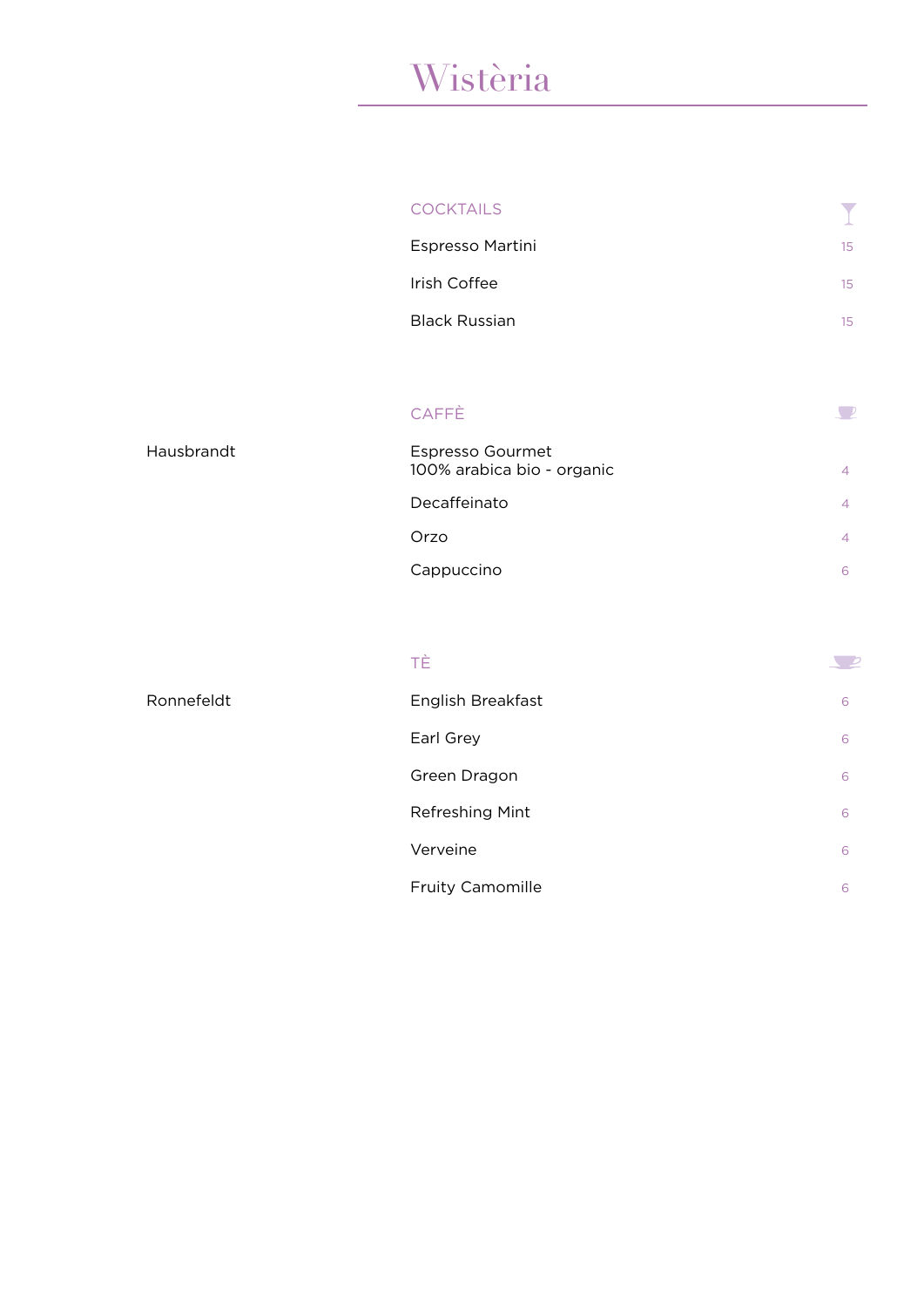|                 |               | <b>GRAPPE</b>    |                |
|-----------------|---------------|------------------|----------------|
| <b>VENETO</b>   | Capovilla     | Bassano          | 8              |
|                 |               | <b>Brunello</b>  | 12             |
|                 |               | Amarone          | 12             |
|                 |               | Amarone legno    | 15             |
|                 |               | Ribolla Gravner  | 12             |
|                 |               | Tabacco          | 15             |
| <b>TRENTINO</b> | S. Leonardo   | Stravecchia      | 12             |
| <b>PIEMONTE</b> | Levi Serafino | Camomilla        | 10             |
|                 | Marolo        | Moscato 5 anni   | 8              |
|                 |               | Barolo 20 anni   | 2 <sup>c</sup> |
|                 |               | Barolo 1987 anni | 35             |

### ACQUEVITI DI FRUTTA

| <b>VENETO</b> | Capovilla | Ribes nero             | 25              |
|---------------|-----------|------------------------|-----------------|
|               |           | Pesche Saturno         | 12 <sup>°</sup> |
|               |           | Prugne selvatiche      | 12 <sup>°</sup> |
|               |           | Lamponi selvatici      | 25              |
|               |           | Bacche di Sanbuco      | 25              |
|               |           | Sorbo dell'Uccellatore | 25              |
|               |           | Prunus Aurum           | 35              |
|               |           | Corniole               | 35              |
|               |           | Mirtilli selvatici     | 25              |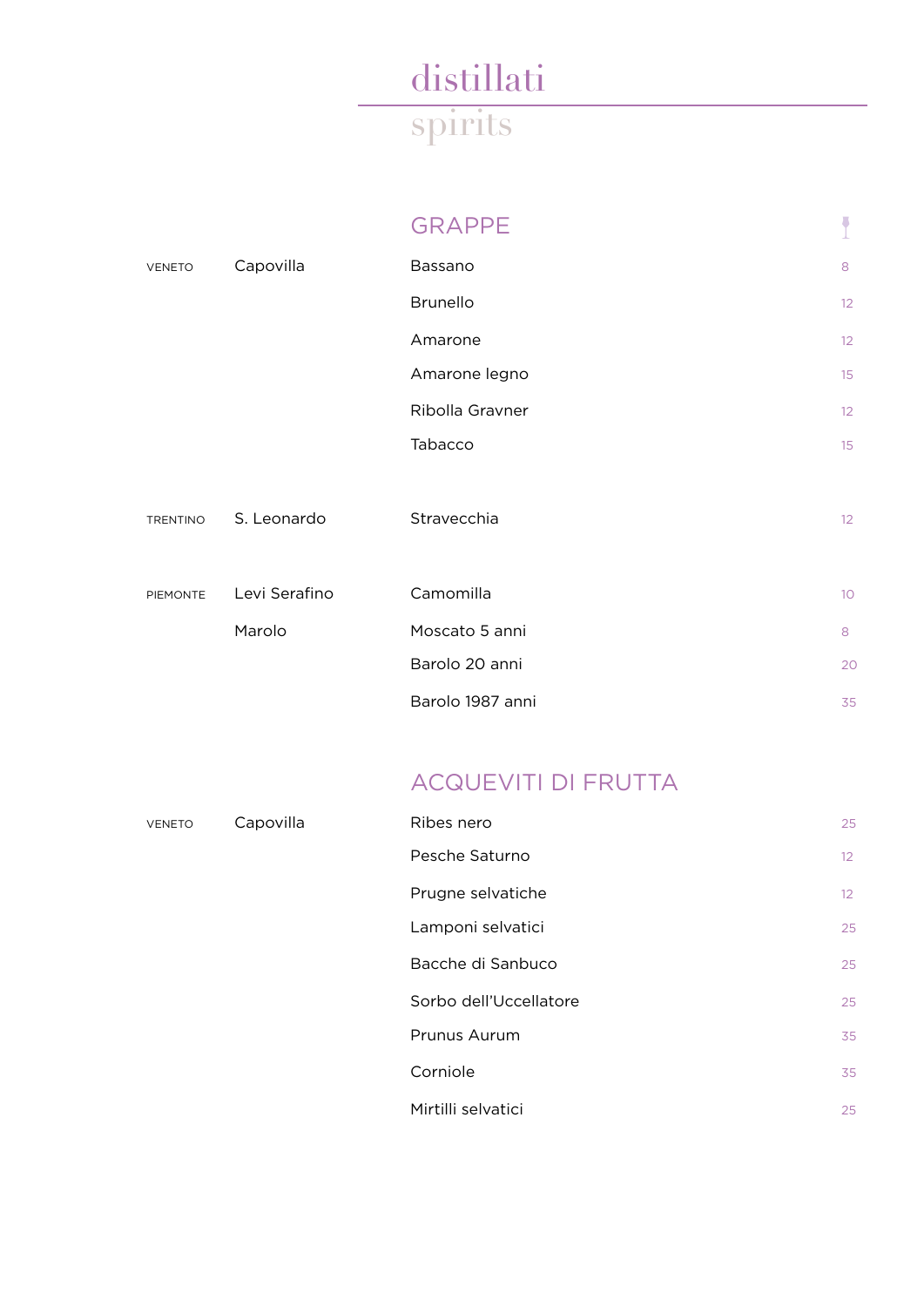### BRANDY

| <b>ITALIA</b> | Villa Zarri      | 16 anni                                  | $10-1$ |
|---------------|------------------|------------------------------------------|--------|
| SPAGNA        | Cardenal Mendoza | - Solera Gran Reserva Carta Real 30 años | 20     |

### COGNAC

 $\overline{1}$ 

| <b>FRANCIA</b> | Merlet Brothers  | Cognac Blend vsop                      | 15 |
|----------------|------------------|----------------------------------------|----|
|                | Tesseron         | Cognac Lot N° 76 xo Tradition Decanter | 20 |
|                | Ragnaud Sabourin | Grande Champagne Florilège 45 ans xo   | 30 |
|                | Hennessy         | Cognoc The Original XO                 | 40 |

### BAS ARMAGNAC

| <b>FRANCIA</b> | Clos Martin                        | 8 ans vsop | $12-12$ |
|----------------|------------------------------------|------------|---------|
|                | Château du Tariquet Millesime 1995 |            | 20      |

### CALVADOS

| <b>FRANCIA</b> | Roger Groult | Pays d'Auge age 8 ans | 15 |
|----------------|--------------|-----------------------|----|
|                |              | Age d'Or              | 20 |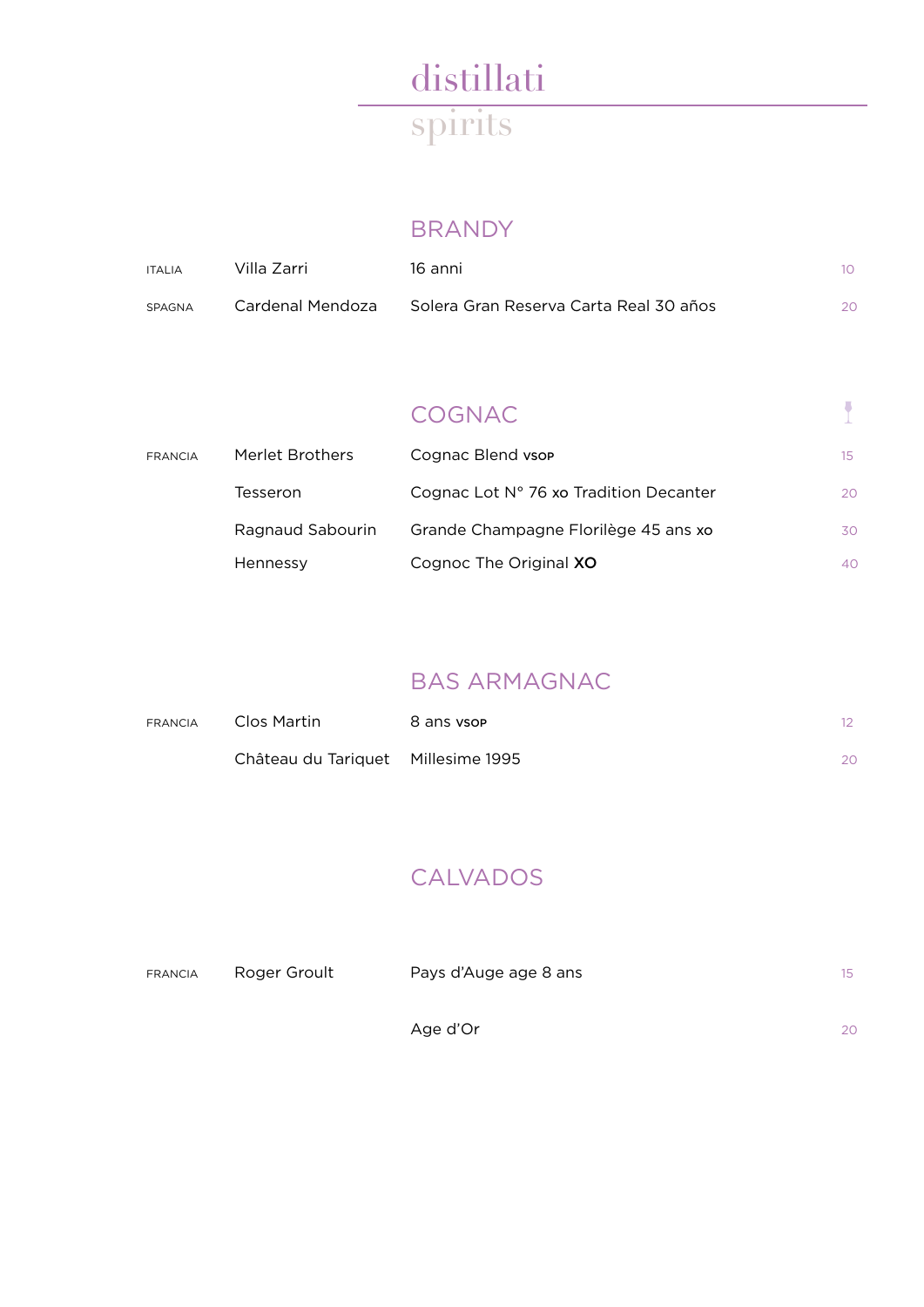#### **WHISKEY**

| <b>KENTUCKY</b> | Labrot & Graham  | Woodford Reserve    | 10 <sup>°</sup> |
|-----------------|------------------|---------------------|-----------------|
| <b>NEW YORK</b> | Catskill         | Straight Rey        | 10 <sup>°</sup> |
| <b>IRLANDA</b>  | <b>Bushmills</b> | 10 v.o.             | 10 <sup>°</sup> |
|                 | Mitchell & Son   | Yellow Spot 12 y.o. | 15 <sup>2</sup> |

### **WHISKY**

| <b>SCOZIA</b>   | The Balvenie             | Caribbean Cask 14 y.o.                   | 10 <sup>°</sup> |
|-----------------|--------------------------|------------------------------------------|-----------------|
|                 | <b>Signatory Vintage</b> | Caol Ila Vintage 2011                    | 12 <sup>°</sup> |
|                 | Macallan                 | Triple Cask 12 y.o.                      | 12 <sup>°</sup> |
|                 | Macallan                 | Highland Single Malt Double Cask 18 y.o. | 50              |
|                 | <b>Highland Park</b>     | Full Volume                              | 18              |
|                 | W. Grant & Sons          | Girvan Patent Still N°4 apps             | 12              |
|                 | Glenmorangie             | The Quinta Ruban 14 y.o.                 | 15              |
|                 | Ardbeg                   | Corryvreckan The Ultimate                | 15              |
|                 | Compass Box              | Asyla Deluxe                             | 10 <sup>°</sup> |
|                 | Johnnie Walker           | <b>Blue Label</b>                        | 30              |
| <b>GIAPPONE</b> | Nikka                    | Taketsuru Pure Malt                      | 15              |
| <b>TAIWAN</b>   | Kavalan                  | King Car                                 | 15              |

### RHUM, RUM e RON

| <b>MARTINICA</b>  | Neisson                     | Le Bio par Neisson                     | 15               |
|-------------------|-----------------------------|----------------------------------------|------------------|
|                   | Neisson                     | Vieux Agricole                         | 20               |
| <b>JAMAICA</b>    | Worthy Park                 | Single Estate Reserve 70TH Anniversary | 15 <sup>°</sup>  |
| <b>NICARAGIUA</b> | Flor de Caña                | Centenario 25 y.o.                     | 30               |
|                   | GUATEMALA Zacapa Centenario | Solera Gran Riserva                    | 15 <sup>15</sup> |